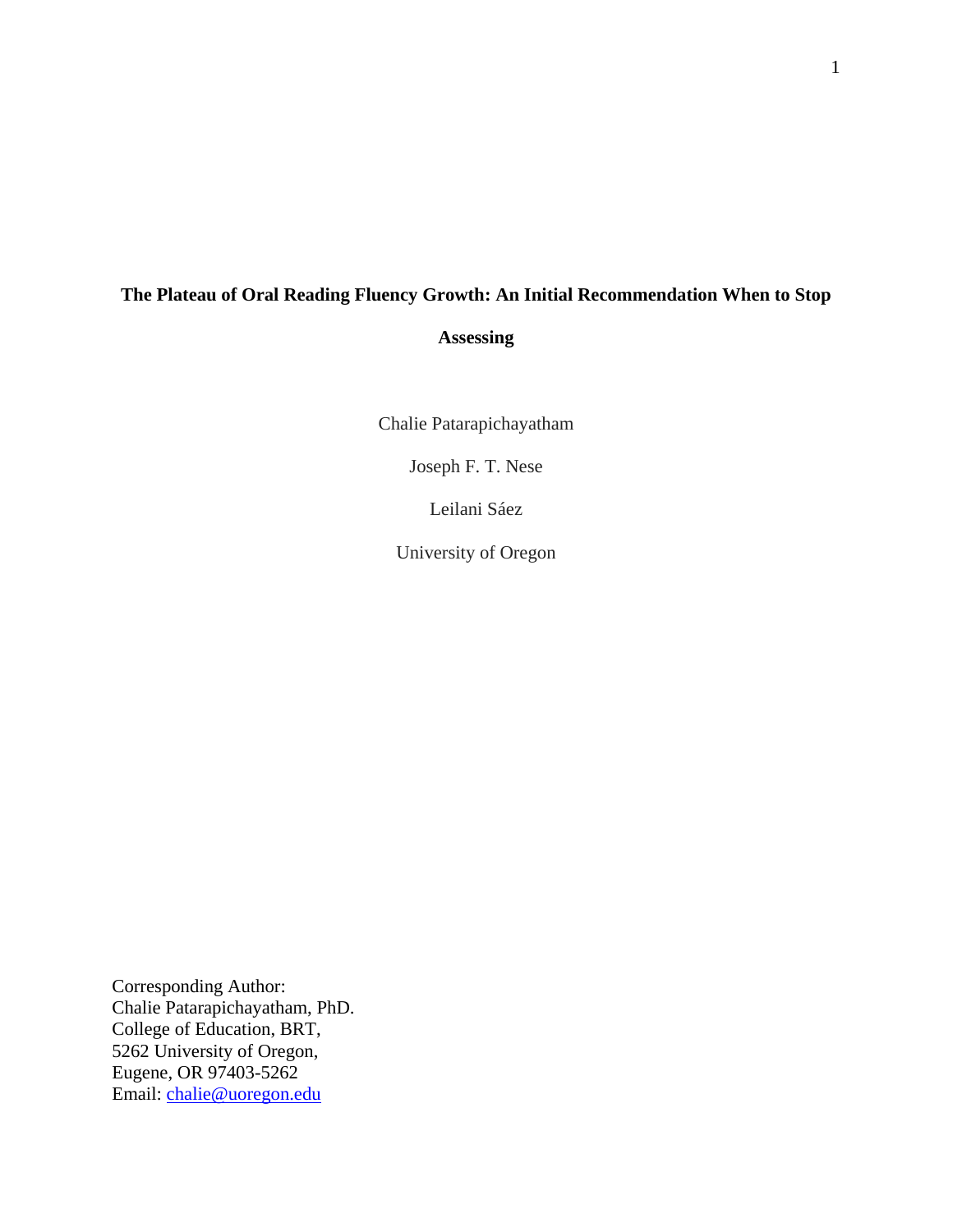#### **Abstract**

The use of oral reading fluency (ORF) as a predominant measurement tool for identifying struggling readers has grown exponentially over the past 30 years. ORF growth using curriculum-based measures has also become an important practical and empirical issue influencing the field. Although fluency scores have shown to be reliable predictors of reading performance up through middle school for poor readers, the point at which assessments of ORF fail to provide additional information concerning reading proficiency for typical readers, in general, is currently unknown. The purpose of our paper was to determine a range of fluency scores at which ORF growth plateaus as a potential guide to educators and researchers for ceasing ORF assessments. A sample of 89,465 students was selected to include all Grade  $3 - 6$ students from 2009 – 2010 and 2011 – 2012. Results showed that the growth trajectory sharply increased in Grades  $3 - 5$ , whereas the growth trajectory only slightly increased from Grade 5 to Grade 6, indicating ORF tests may be less informative as reading skills more fully develop. The range of ORF plateau score range was 137.72 – 170.94 words read correctly per minute (wcpm). It is suggested that student ORF is qualified once scores reach this range.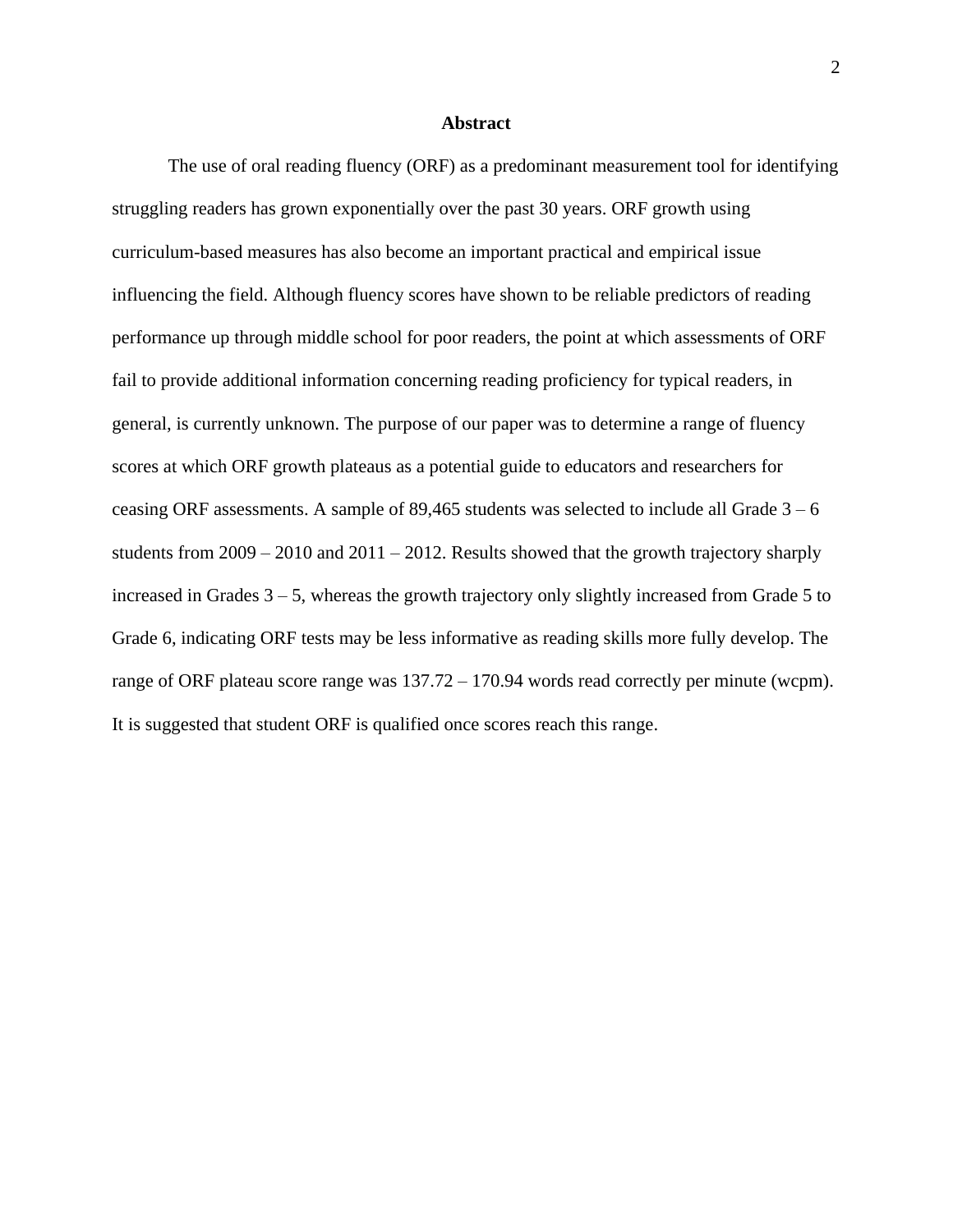#### **Introduction**

Use of the construct of oral reading fluency (ORF) as a predominant measurement tool for identifying struggling readers has grown exponentially over the past 30 years (e.g., Baker, Smolkowski, Katz, Hank, Seeley, Kame'enui, et al., 2008; Christ, Silberglitt, Yeo, & Cormier, 2010; Deno, Marston, & Tindal, 1985). Some researchers have argued that tests of ORF provide an indication of readers' level of basic competency in elementary school, but may be less informative as reading skills more fully develop (e.g., Fuchs, Fuchs, Hosp, & Jenkins, 2001; Yovanoff, Duesbery, Alonzo, & Tindal, 2005). Strong and stable relations between ORF and other standardized reading achievement measures across Grades 1-6 have been found across studies (e.g., Good, Simmons, & Kame'enui, 2001; Hosp & Fuchs, 2005; Reschly, Busch, Betts, Deno, & Long, 2009; Wood, 2006); however, the relation between ORF and reading comprehension diminishes between Grades 5-8 (e.g., Yovanoff, et al., 2005), as comprehension becomes more important to reading proficiency than decoding skills in these later grades.

In practice, ORF test results are typically used as a decision-making tool for classifying students into different levels of risk for reading difficulties, and are considered a global index of reading proficiency (e.g., Stecker, Lembke, & Foegen, 2008). Fluency scores are also used to inform teachers about the effectiveness of reading interventions through the progress monitoring of reading growth (e.g., Hudson, Lane, & Pullen, 2005). Becoming a fluent reader is an important goal because the fluent reader can recognize the printed word with ease and speed, utilizing few cognitive processes (e.g., La Berge & Samuels, 1974). This facilitates simultaneous word recognition and comprehension while making meaning from connected text (e.g., NICHD, 2000).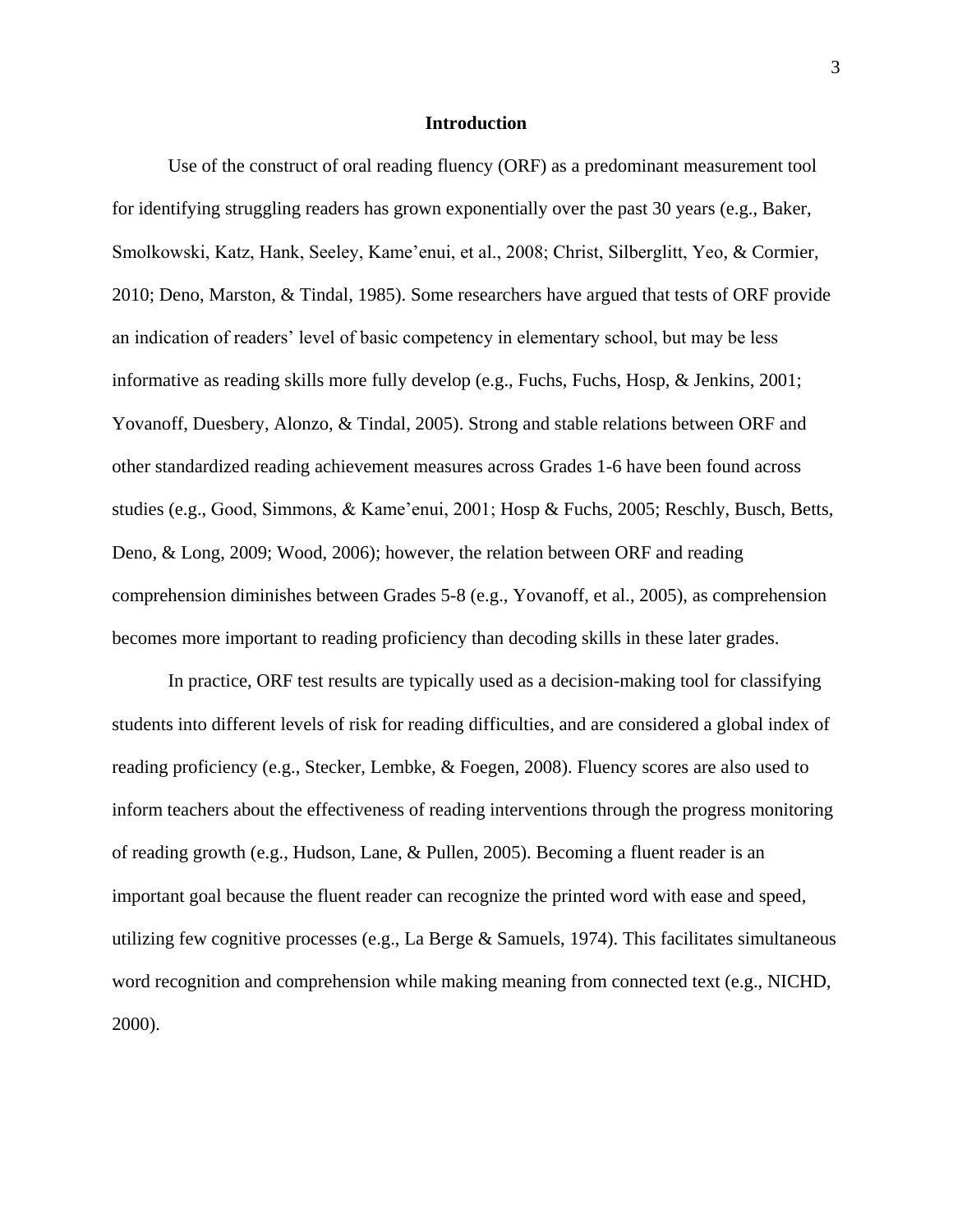Increases in the use of Response to Intervention (RTI) models in schools have led to more systematic ORF assessment (e.g., Shapiro, et al., 2006; Speece, Case, & Molloy, 2003), in which students may be assessed three times a year (i.e., benchmark testing for screening risk status) or more often (i.e., progress monitoring for evaluation of instruction and student growth). Growth in reading fluency using curriculum-based measures of ORF has become both an important practical and empirical issue influencing the field (e.g., Christ, et al., 2010; Deno, Fuchs, Marston, & Shin, 2001; Fuchs, Fuchs, Hamlett, Walz, & Germann, 1993; Hasbrouck & Tindal, 2006; Nese, Biancarosa, Anderson, Lai, & Tindal, 2012). Although fluency scores have shown to be reliable predictors of reading up through middle school for poor readers (e.g., Denton, Barth, Fletcher, Wexler, Vaughn, Cirino, et al., 2011), the point at which assessments of reading fluency fail to provide additional information concerning reading ability, in general, is currently unknown.

Studies of reading fluency among typical readers suggest weaker predictive utility as reading skill develops (e.g., Nese, Park, Alonzo, & Tindal, 2011; Wayman, et al., 2007; Yovanoff, et al., 2005). Particularly for RTI practice, in which ORF measurement is the primary method for quickly evaluating reading skill, it would be worthwhile to investigate the possibility of an ORF plateau to signal a stopping point for administering ORF screening assessments. In other words, ORF performance beyond this plateau would signify that student ORF ability is qualified, and that screening or monitoring performance on other reading measures may be more informative for school practice.

Oral reading fluency is the academic construct most often assessed as part of an RTI model and most often studied by researchers (e.g., Shapiro, Keller, Lutz, Santoro, & Hintze, 2006; Speece et al., 2003; Wayman, Wallace, Wiley, Tichá, & Espin, 2007; Wood, 2006). The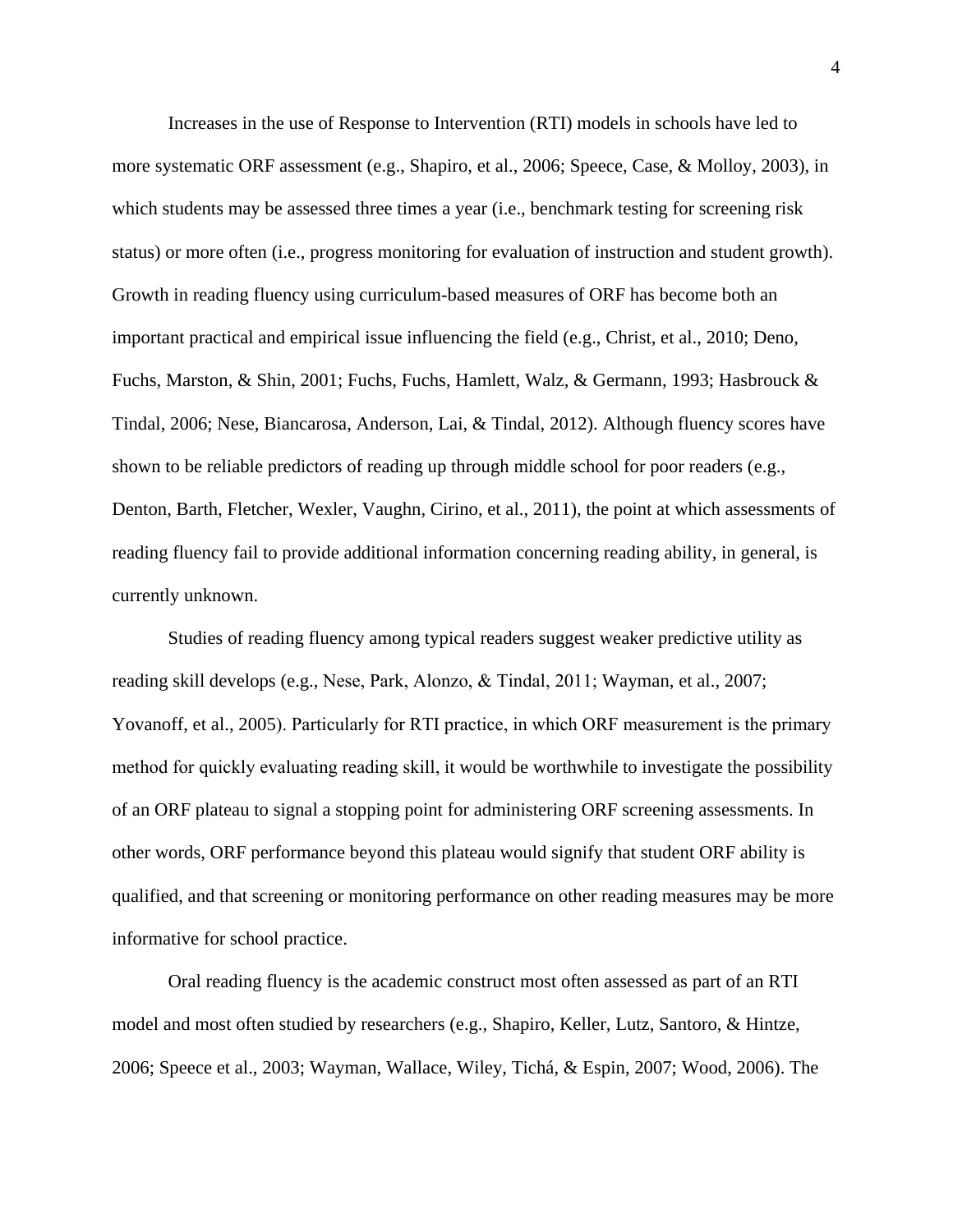purpose of our study was to determine the range of fluency scores at which ORF growth plateaus as a potential guide to educators and researchers to cease assessing ORF. In seeking such a plateau here, we referred to a range of words read correctly per minute (wcpm), not a particular grade level, as we anticipate that students will arrive at this number at different points in maturational development.

This study has the potential to be useful across educational stake-holders. For educators administering ORF benchmark assessments as part of an RTI model, an ORF plateau range may save instructional time and school resources. This would result in more meaningful assessments for students, who would not be subject to redundant ORF assessments and could move to more appropriate reading tests such as comprehension. And this effort could potentially move researchers toward similarly applied studies of within- and across-year student growth.

#### **Methods**

#### *Sample*

The sample included 6 cohorts of students across grades  $3 - 6$  drawn from the easyCBM<sup>®</sup> assessment system, an online benchmarking and progress monitoring system used as part of an RTI framework across the United States. The full assessment system contains a variety of  $K - 8$ reading measures; for this study, we focused on the oral reading fluency assessment only. A convenience sample of 89,465 students was selected to include all grade 3 – 6 students from 2009 – 2010 and 2011 – 2012, so that the sample combined 6 cohorts, making it longitudinal and cross-sectional. Three within-year testing occasions (i.e., fall, winter, and spring) were used at each of the four grades, for a total of 12 testing occasions (time points).

#### *Measure*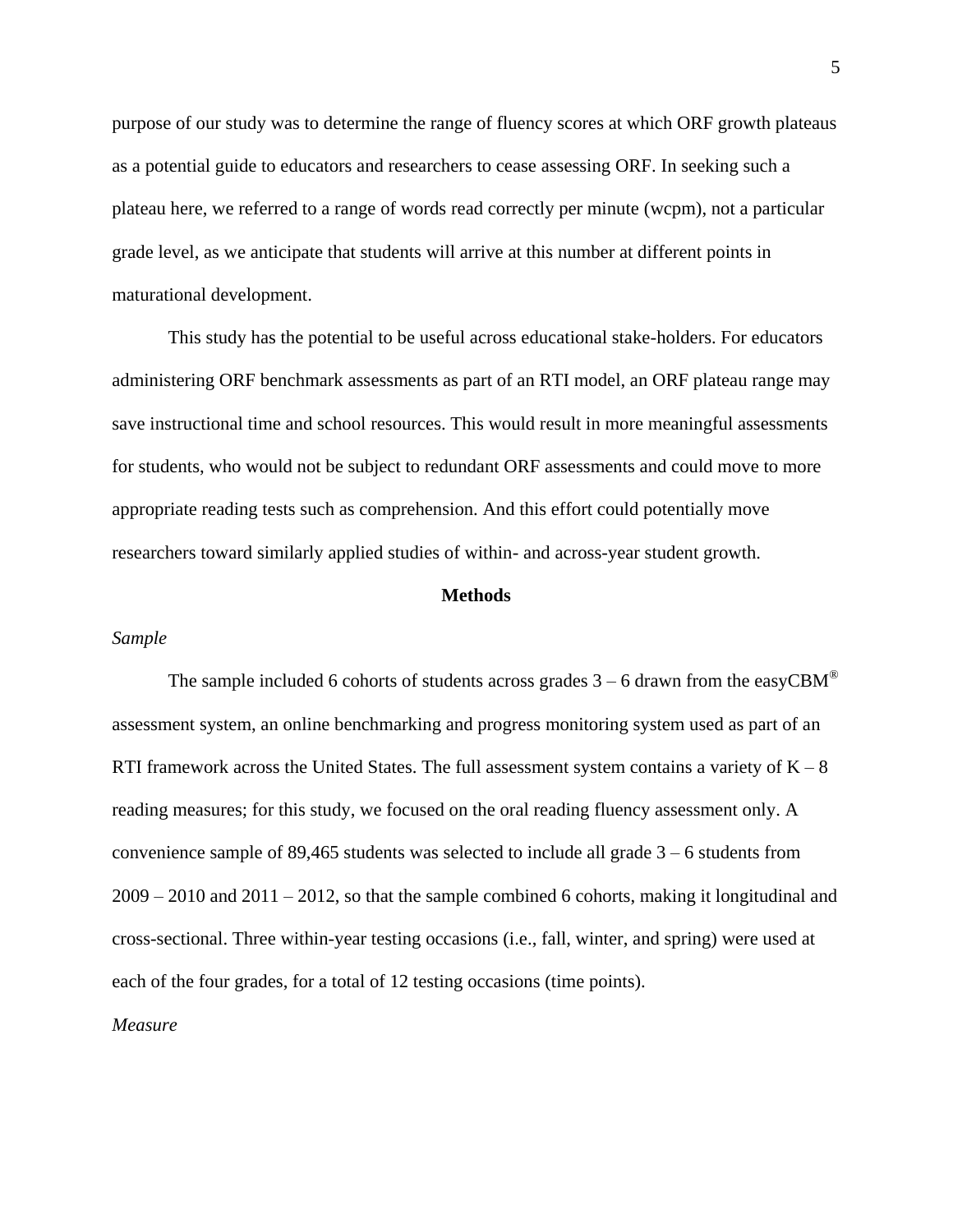The easyCBM<sup>®</sup> ORF measures of grades  $3 - 6$  were used in this current study. The easyCBM® ORF measures, approximately 250 words in length, were written according to word count and grade-level guidelines and reviewed by researchers as well as experienced teachers. The ORF measures are individually-administered by classroom teachers and instructional assistants trained in standardized test administration. On these measures, students read aloud for 60 seconds from a grade-level appropriate original work of narrative fiction while test administrators followed along on their own copy of the material. Self-corrections were counted as correctly read words, and any word a student skipped or read incorrectly is counted as an error. After one minute the assessor calculated the total number of words read correctly to arrive at the student's score, words read correctly per minute (wcpm).

#### *Analysis*

To determine the ORF plateau range, we began by determining the functional form that best fits our data, either linear growth model or quadratic growth model. The Deviance (DIC) was used for selecting the best model, in which a smaller value indicates a better fit. All parameters were estimated under a structural equation modeling framework using the M*plus* 7.0 software (Muthén & Muthén, 1998 – 2012) using the Bayesian estimator. With relatively large sample sizes and 12 time points across four years, it might be too heavy for maximum likelihood estimator to obtain reasonable results. Also, the maximum likelihood estimator usually takes longer computation time than a Bayesian estimator (e.g., Muthén, 2010). We decided to use a Bayesian in our study. Based on previous research that has demonstrated the nonlinear trajectory of ORF (e.g., Christ, et al., 2010; Nese et al., 2012), we expected that a quadratic growth model would best fit the data.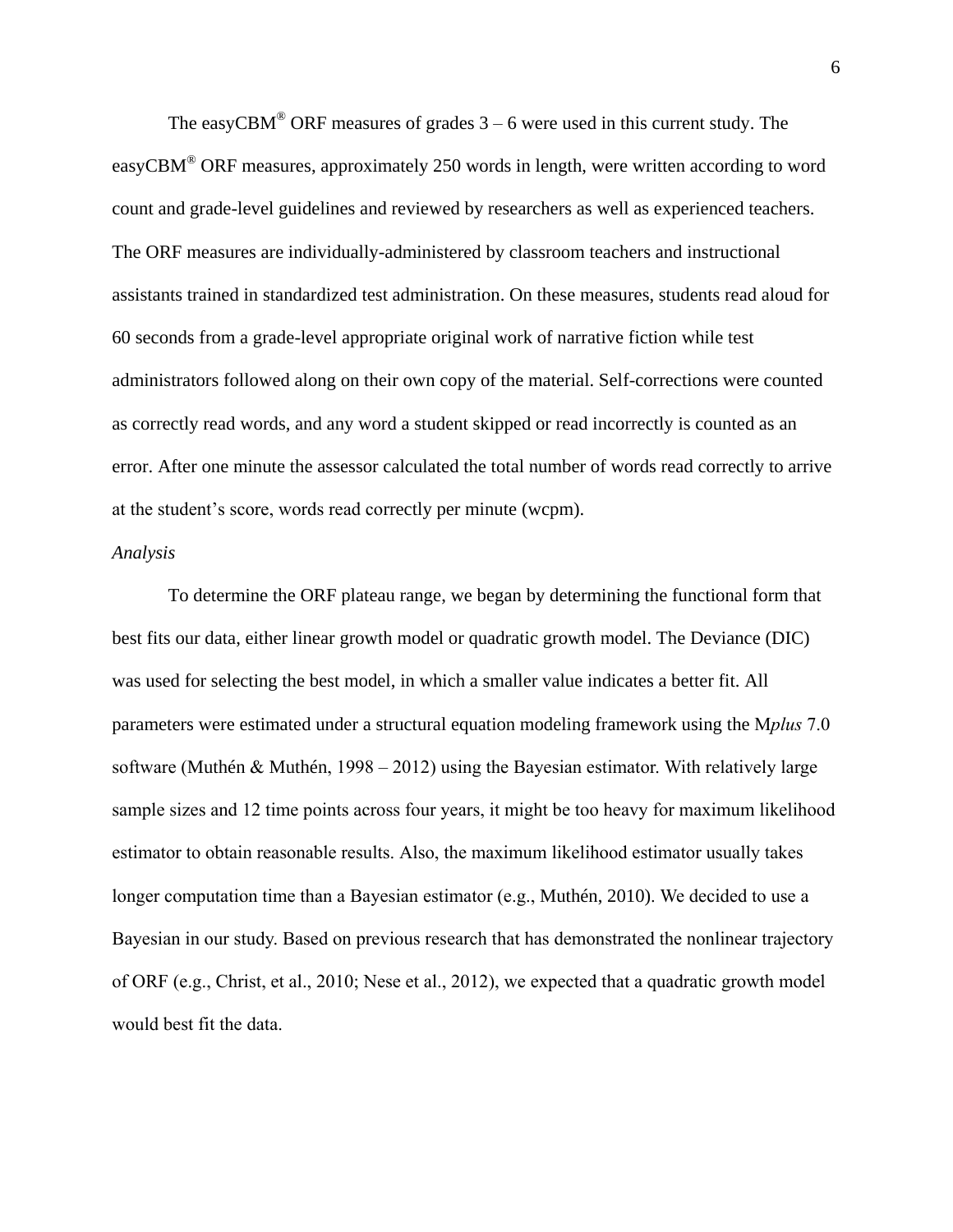The fixed effects (e.g., intercept, linear, and quadratic means) of the best model were then used to compute the plateau of the ORF trajectory using the following formula:

ORF plateau = intercept + 
$$
(time)(linear) + (time^2)(quadratic)
$$
 (1)

The peak ORF score was that at which the difference between the current and previous time point was zero. In order to construct a range around the plateau, we computed the standard error of the measurement (*SEM*) using the following formula:

$$
SEM = SD\sqrt{1 - r_{xx'}}\tag{2}
$$

where *SD* represents the standard deviation of the observed test values, and  $r_{xx'}$  represents the reliability of the test. In order to derive the test reliability, we used the unique measure residual variances for each time point to first derive the unique reliability for each time point (i.e.,

true score variance observed score variance ; Yeo, Kim, Branum-Martin, Wayman, & Espin, 2011). This allowed for the test reliability to vary across time, which is generally more tenable than assuming it is a fixed function of the test. We then averaged the reliabilities of the 12 time points for an estimate of the test reliability, and used the *SEM* to construct a 95% confidence interval around the ORF plateau.

#### **Results**

Our study demonstrated two main findings; the students' growth across years and the ORF plateau. Table 1 shows mean and standard deviation of observed score in each time point. For grade 3, the mean increased from fall to winter but slightly decreased from winter to spring, whereas the mean increased from fall to spring for Grades 4 to 6. The means of time points  $4 - 9$ (across Grades 4 and 5) constantly increased (positive growth trajectory), indicating students continued to develop their ORF skill in Grades 4 and 5.

The average observed scores across three time points for each grade were 108.63, 125.57, 152.60, and 153.81 wcpm for Grades 3 to 6, respectively (see Figure 1). The averages scores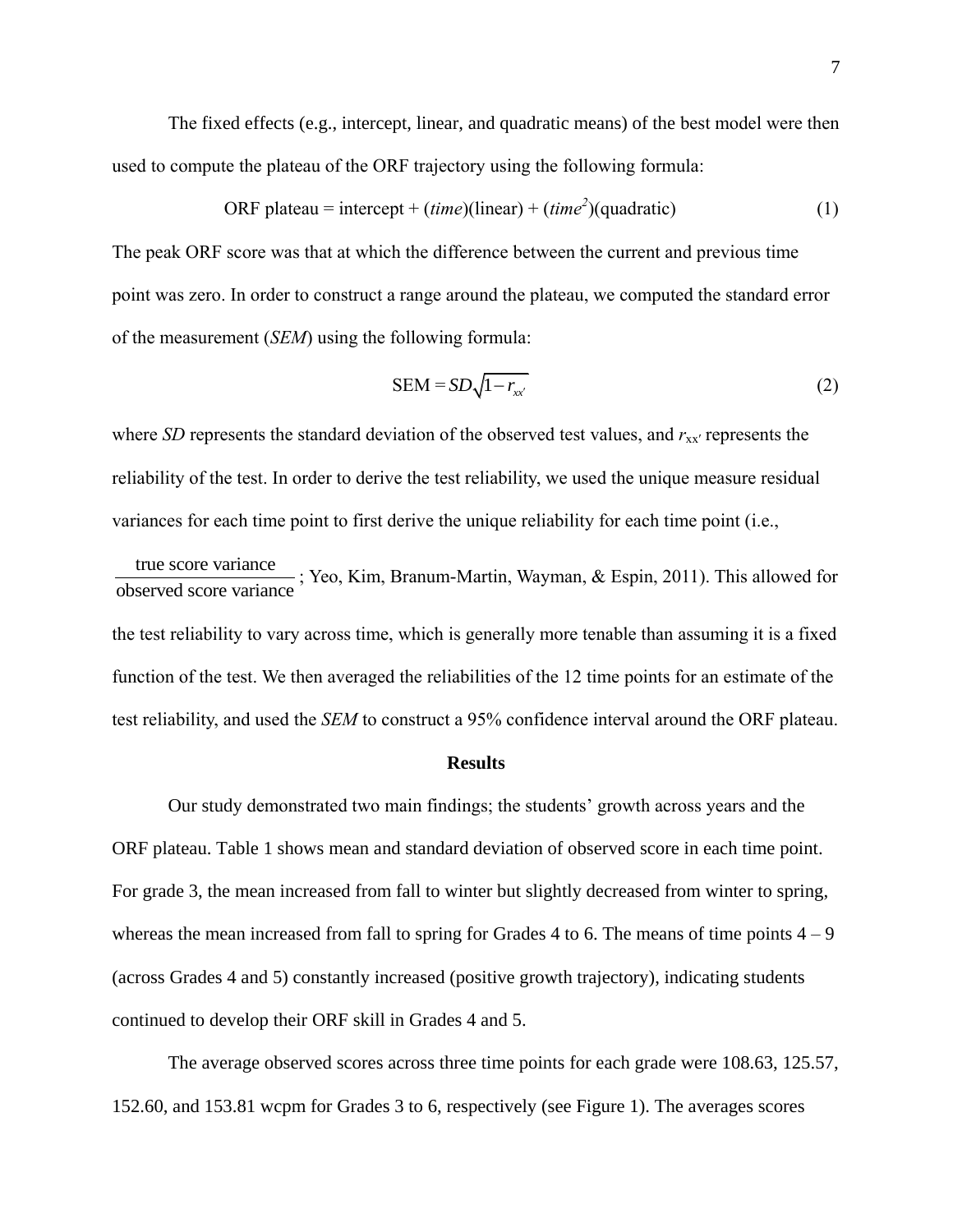sharply increased from Grades 3 to 5, indicating students constantly improved their ORF scores when they were in Grades 3 to 5. The difference between the average observed scores for Grade 5 and Grade 4 was larger than the difference between the average observed scores for Grade 4 and Grade 3 (27. 03 vs. 16.94), indicating students developed 27 wcpm on average from Grade 4 to Grade 5. Students developed 17 wcpm on average from Grade 3 to grade 4. The average observed scores for Grade 5 and Grade 6 were almost the same (152.60 wcpm vs. 153.81 wcpm for grades 5 and 6, respectively). In other words, students developed only 2 wcpm on average from Grade 5 to Grade 6. It can be interpreted that students did not improve their ORF much from Grade 5 to Grade 6. In other words, ORF may be less informative for examining growth in passage reading speed. Our finding was consistent with previous research (e.g., Fuchs, Fuchs, Hosp, & Jenkins, 2001; Yovanoff, Duesbery, Alonzo, & Tindal, 2005): ORF tests may be less informative as reading skills more fully develop. Our finding could then be suggested that the ORF skill is fully developed once students are in Grade 5.

Regarding the ORF plateau, as expected, a quadratic model ( $DIC = 2,770,858$ ) fit the data better than the linear model ( $DIC = 2,802,232$ ). Results from quadratic growth model were used in this paper. The means of intercept, linear, and quadratic term were 81.13, 11.62, and – 0.46, respectively. Finally, the derived ORF plateau was 154.33 wcpm, and with an *SEM* of 16.61 wcpm ( $SD = 41.53$ ,  $r_{xx'} = .84$ ), the range of ORF plateau scores was  $137.72 - 170.94$  wcpm. This ORF plateau range may be a potentially useful starting point for considering when to stop assessing ORF for the purpose of indicating reading skill growth because it indicates a more stable reading rate level, in which less information about reading skill growth can be obtained from the measurement. In other words, our findings suggest that for students who can read approximately 138 – 171 wcpm, less and less growth will be observed over time (as a result of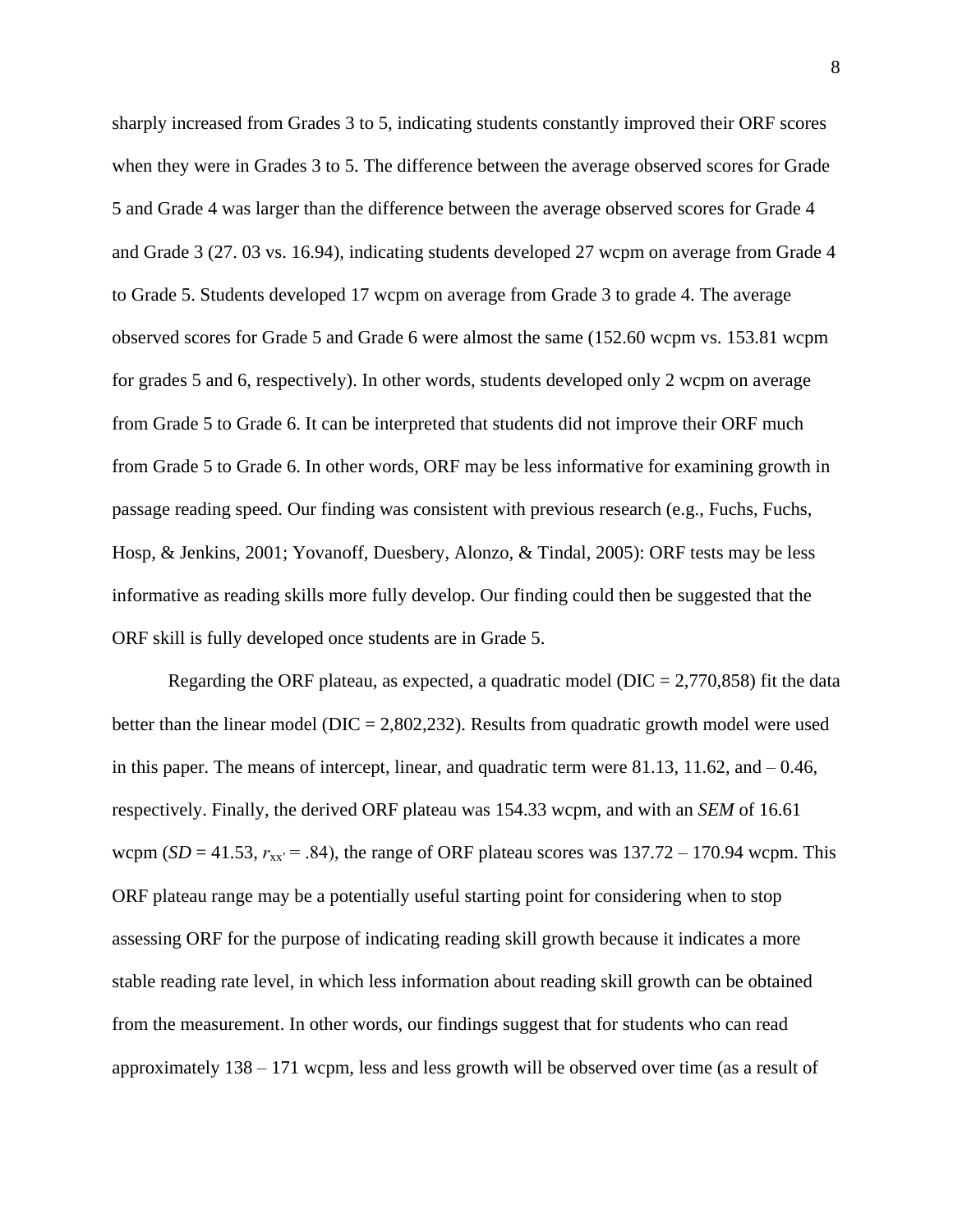steady and well-developed passage reading ability), rendering the regular assessment of ORF less informative for making instructional decisions.

When we examined the percent of students who reached our estimated ORF plateau level, we found that approximately 9% of Grade 3 students scored within or above this ORF range, as did 15% of Grade 4 students, 22% of Grade 5 students, and 16% of Grade 6 students. Again, our results demonstrated that ORF increased most while students were in Grades 3 through 5. The development of fluency appears to be active for Grade 3 students because so few of them (i.e., less than 10%) were able to reach our estimated ORF plateau range. It other words, it is probably too early to cease ORF assessing average students in Grade 3. Regarding Grades 4 – 6, between 78 – 85% (depending upon the grade) of students have not met the plateau in each of these grades. This finding implies that there is still plenty of room to grow their ORF for most students. Thus, this would seem to suggest that ORF assessing should continue up through Grade 6.

#### **Conclusion**

Our study demonstrated a range of fluency scores at which ORF growth plateaus as a potential guide to educators and researchers to cease assessing ORF, as we assume that the ORF indicates stable reading fluency levels and this plateau can be found in any of these grades. The range of ORF plateau scores was 137.72 – 170.94 wcpm, representing a potential reading rate level in which the continued assessment of ORF may become less meaningful. Also, our finding demonstrated the growth trajectory sharply increased in Grades 3 – 5, whereas the growth trajectory only slightly increased from Grade 5 to Grade 6. Although our study suggested that the ORF skill is fully developed once students are in Grade 5, a majority of these particular students have not reached this plateau yet. We could not say that we should stop accessing ORF at either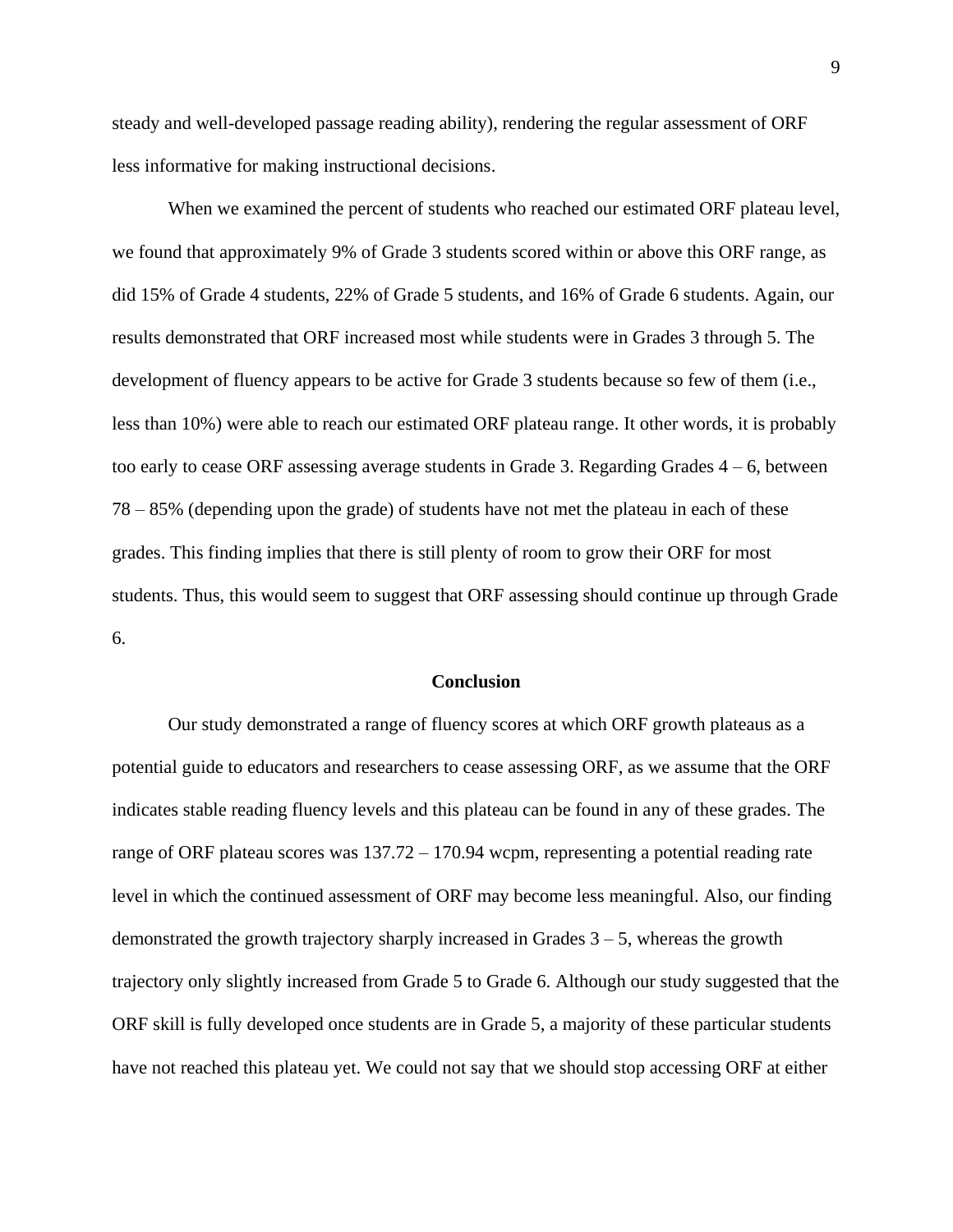grade5 or Grade 6. It is more reasonable to identify each student separately. Once a student reaches this plateau, he/she could move to more appropriate reading tests such as comprehension.

As preliminary analysis, we used both a maximum likelihood estimator with robust standard errors and a Bayesian. Both estimator obtained similar results, that is, the quadratic growth model fit better than linear growth model. However, the ORF plateau ranges from both estimators were quite different. The maximum likelihood estimator with robust standard errors obtained the derived ORF plateau of 174.86 wcpm with a range of 155.35 – 194.36, approximately 20 words more than results obtained by Bayesian approach. We thought a Bayesian approach obtained more reasonable results because 174.86 wcpm is probably too high for students to reach within a minute. It would be interesting to further study the estimation approach for both particular estimators.

Our study is able to provide useful information in terms of ORF plateau range by using a very large sample size with four grade levels. We also used a longitudinal and cross-sectional design, a limitation of which is the assumption that data missing by cohort is similar to data present for other cohorts. It would be interesting for future studies to include Grades  $1 - 8$ , and to explore growth mixture models (GMM) to support a plateau range separate from grade level and more specific to fluency. While it is beyond the current study to offer a definitive ORF plateau, this study marks an initial estimate at which ORF assessment can be stopped for average readers.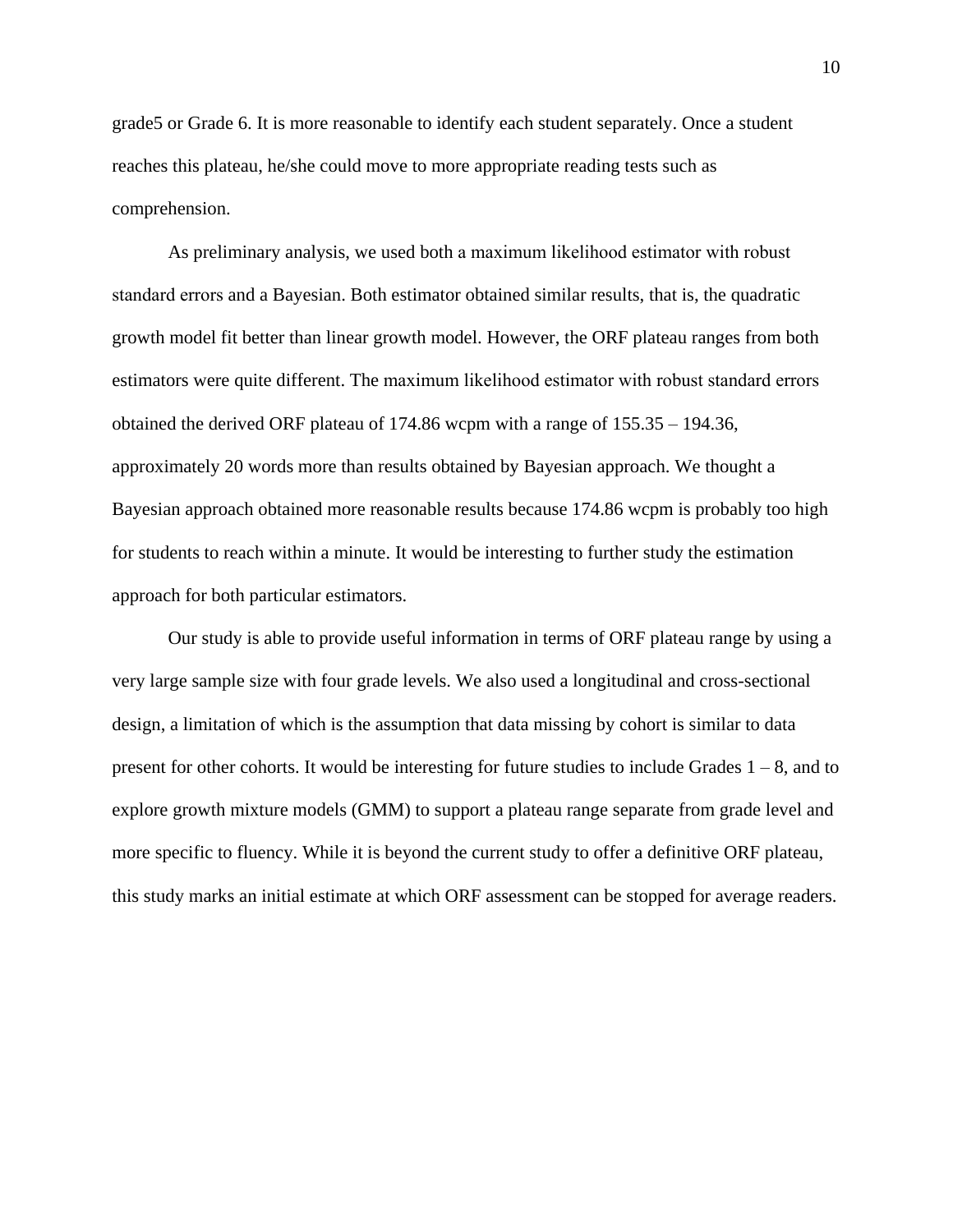#### References

- Baker, S. K., Smolkowski, K., Katz, R., Hank, F., Seeley, J. R., Kame'enui, E. J., et al. (2008). Reading fluency as a predictor of reading proficiency in low-performing, high-poverty schools. *School Psychology Review, 37,* 18–37.
- Christ, T. J., Silberglitt, B., Yeo, S., & Cormier, D. (2010). Curriculum-based measurement of oral reading: An evaluation of growth rates and seasonal effects among students served in general and special education. *School Psychology Review*, *39*, 447-462.
- Deno, S., Fuchs, L., Marston, D., & Shin, J. (2001). Using curriculum-based measurement to establish growth standards for students with learning disabilities. *School Psychology Review, 30*, 507-524.
- Deno, S., Marston, D., & Tindal, G. (1985). Direct and frequent curriculum-based measurement: An alternative for educational decision making. *Special Services in the Schools, 2*, 5-27.
- Denton, C.A., Barth, A.E., Fletcher, J.M., Wexler, J., Vaughn, S., Cirino, P.T., Romain, M., & Francis, D.J. (2011). The relations among oral and silent reading fluency and comprehension in middle school: Implications for identification and instruction of students with reading difficulties. *Scientific Studies of Reading*, *15*(2), 109-135.
- Fuchs, L., Fuchs, D., Hamlett, C., Walz, L., & Germann, G. (1993). Formative evaluation of academic progress: How much growth can we expect? *School Psychology Review, 22*, 27-48.
- Fuchs, L. S., Fuchs, D., Hosp, M. K., & Jenkins, J. R. (2001). Oral reading fluency as an indicator of reading competence: A theoretical, empirical, and historical analysis. *Scientific Studies of Reading, 5,* 239-256.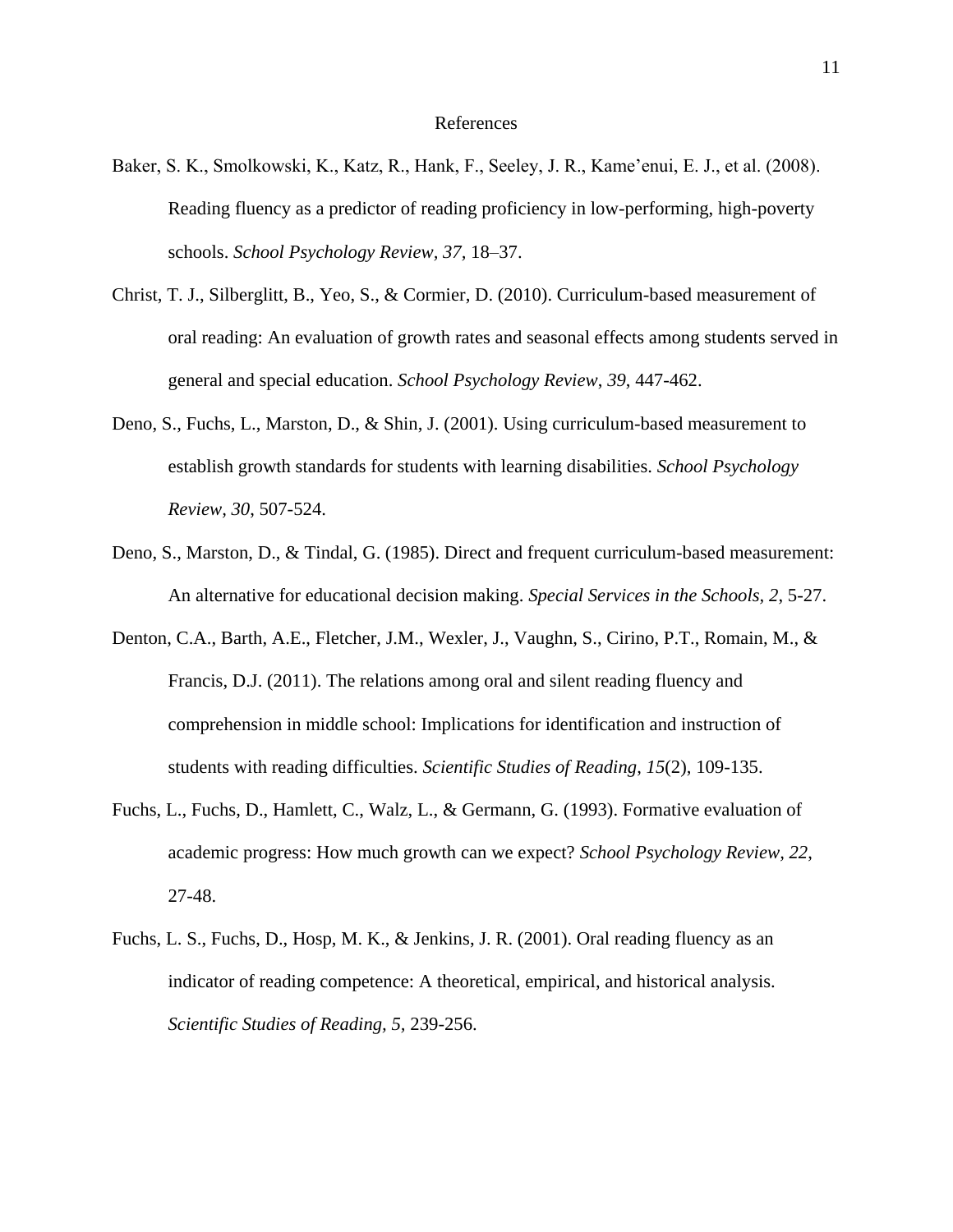- Good, R. H., Simmons, D. C., & Kame'enui, E. J. (2001). The importance and decision-making utility of a continuum of fluency-based indicators of foundational reading skills for thirdgrade high-stakes outcomes. *Scientific Studies of Reading, 5,* 257-288.
- Hasbrouck, J., & Tindal, G. (2006). Oral reading fluency norms: A valuable assessment tool for reading teachers. *The Reading Teacher, 59*, 636-644. doi: 10.1598/RT.59.7.3
- Hosp, M. K., & Fuchs, L. S. (2005). Using CBM as an indicator of decoding, word reading, and comprehension: Do the relations change with grade? *School Psychology Review, 34,* 9– 26.
- Hudson, R., Lane, H., & Pullen, P. (2005). Reading fluency assessment and instruction: What, why, and how? *The Reading Teacher, 58*, 702-714.
- LaBerge, D. and Samuels, S. J. (1974). Toward a theory of automatic information processing in reading. *Cognitive Psychology, 6*, 292-323.

Muthén, B.O. (2010). Bayesian analysis in mplus: a brief introduction.

- Muthén, L.K. and Muthén, B.O. (1998-2012). Mplus User's Guide. Seventh Edition. Los Angeles, CA: Muthén & Muthén.
- National Institute of Child Health and Human Development. (2000). *Report of the National Reading Panel. Teaching children to read: an evidence-based assessment of the scientific research literature on reading and its implications for reading instruction: Reports of the subgroups* (NIH Publication No. 00-4754). Washington, DC: U.S. Government Printing Office.
- Nese, J. F. T., Biancarosa, G., Anderson, D., Lai, C. F., & Tindal, G. (2012). Within-year oral reading fluency with CBM: A comparison of models. *Reading and Writing.* doi: 10.1007/s11145-011-9304-0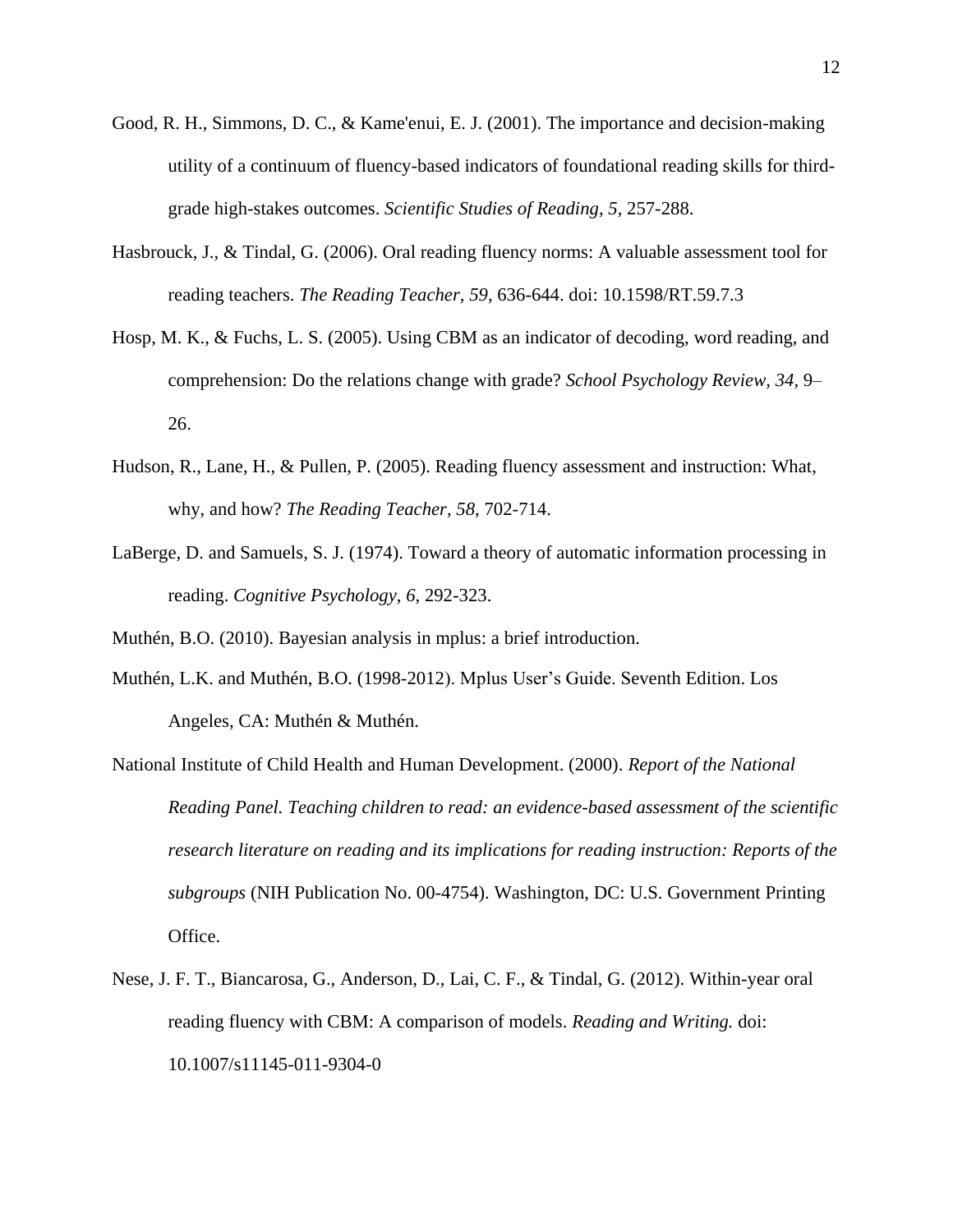- Nese, J. F. T., Park, B. J., Alonzo, J., & Tindal, G. (2011). Applied curriculum-based measurement as a predictor of high-stakes assessment: Implications for researchers and teachers. *Elementary School Journal, 111,* 608-624*.* doi: 10.1086/659034
- Reschly, A., Busch, T., Betts, J., Deno, S. L., & Long, J. D. (2009). Curriculum-based measurement oral reading as an indicator of reading achievement: A meta-analysis of the correlational evidence. *Journal of School Psychology, 47*, 427-469.
- Shapiro, E. S., Keller, M. A., Lutz, J. G., Santoro, L. E., & Hintze, J. M. (2006). Curriculumbased measures and performance on state assessment and standardized tests: Reading and math performance in Pennsylvania. *Journal of Psychoeducational Assessment, 24*, 19-35.
- Speece, D. L., Case, L. P., & Molloy, D. E. (2003). Responsiveness to general education instruction as the first gate to learning disabilities identification. *Learning Disabilities Research & Practice, 18*, 147-156.
- Stecker, P., Lembke, E., & Foegen, A. (2008). Using progress-monitoring data to improve instructional decision making. *Preventing school failure, 52*, 48-59.
- Wayman, M. M., Wallace, T., Wiley, H. I., Tichá, R., & Espin, C. A. (2007). Literature synthesis on curriculum-based measurement in reading. *The Journal of Special Education, 41,* 85- 120.
- Wood, D. E. (2006). Modeling the relationship between oral reading fluency and performance on a statewide reading test. *Educational Assessment, 11,* 85-104.
- Yeo, S., Kim, D., Branum-Martin, L., Wayman, M. M., Espine, C. A. (2011). Assessing the reliability of curriculum-based measurement: An application of latent growth modeling. *[Journal of School Psychology,](http://www.sciencedirect.com/science/journal/00224405) 50,* 275–292.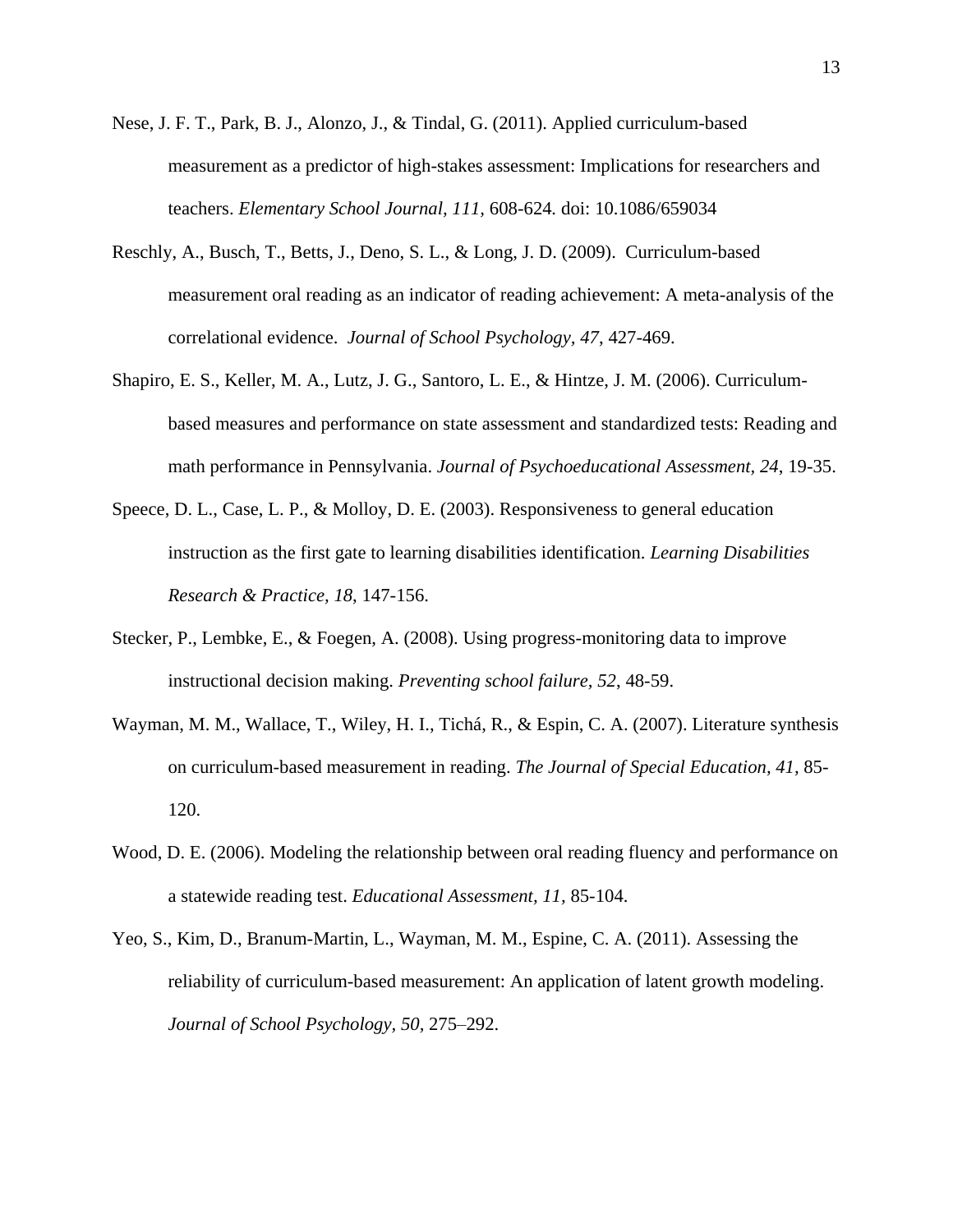Yovanoff, P., Duesbery, L., Alonzo, J., & Tindal, G. (2005). Grade-level invariance of a theoretical causal structure predicting reading comprehension with vocabulary and oral reading fluency. *Educational Measurement: Issues and Practice, 24,* 4–12.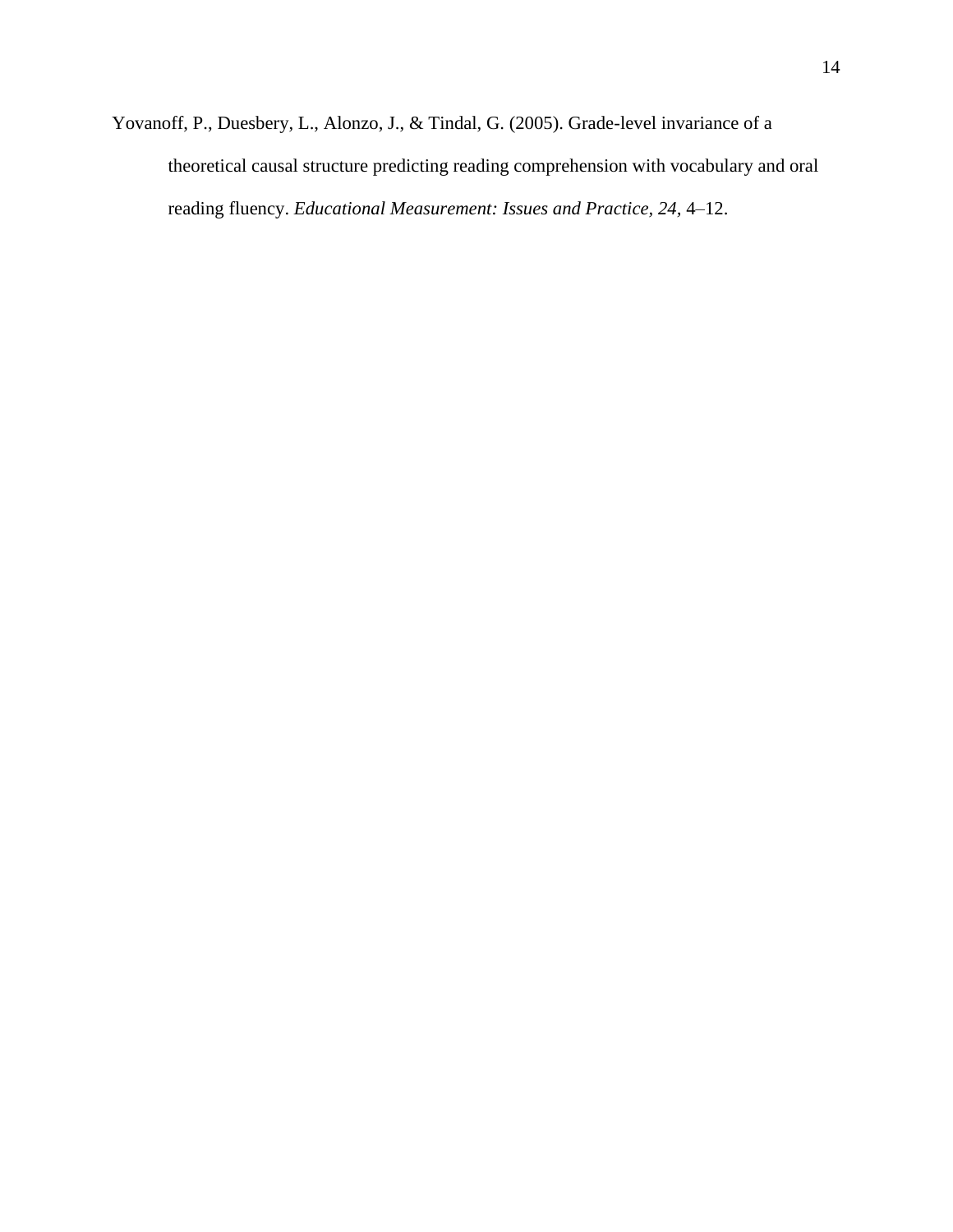### Table 1

| Time point | Grade | Season | n      | Mean   | <b>SD</b> |
|------------|-------|--------|--------|--------|-----------|
|            | 3     | Fall   | 24,505 | 88.42  | 38.22     |
| 2          | 3     | Winter | 25,010 | 119.69 | 43.22     |
| 3          | 3     | Spring | 25,733 | 117.11 | 42.87     |
| 4          | 4     | Fall   | 26,234 | 108.92 | 36.77     |
| 5          | 4     | Winter | 26,298 | 129.88 | 38.30     |
| 6          | 4     | Spring | 27,791 | 137.90 | 43.43     |
| 7          | 5     | Fall   | 26,043 | 143.50 | 41.56     |
| 8          | 5     | Winter | 25,958 | 150.87 | 41.61     |
| 9          | 5     | Spring | 27,151 | 163.44 | 41.04     |
| 10         | 6     | Fall   | 21,658 | 141.71 | 39.92     |
| 11         | 6     | Winter | 16,512 | 154.18 | 42.18     |
| 12         | 6     | Spring | 20,101 | 165.55 | 49.22     |

*Mean and standard deviation of observed score for each time point*